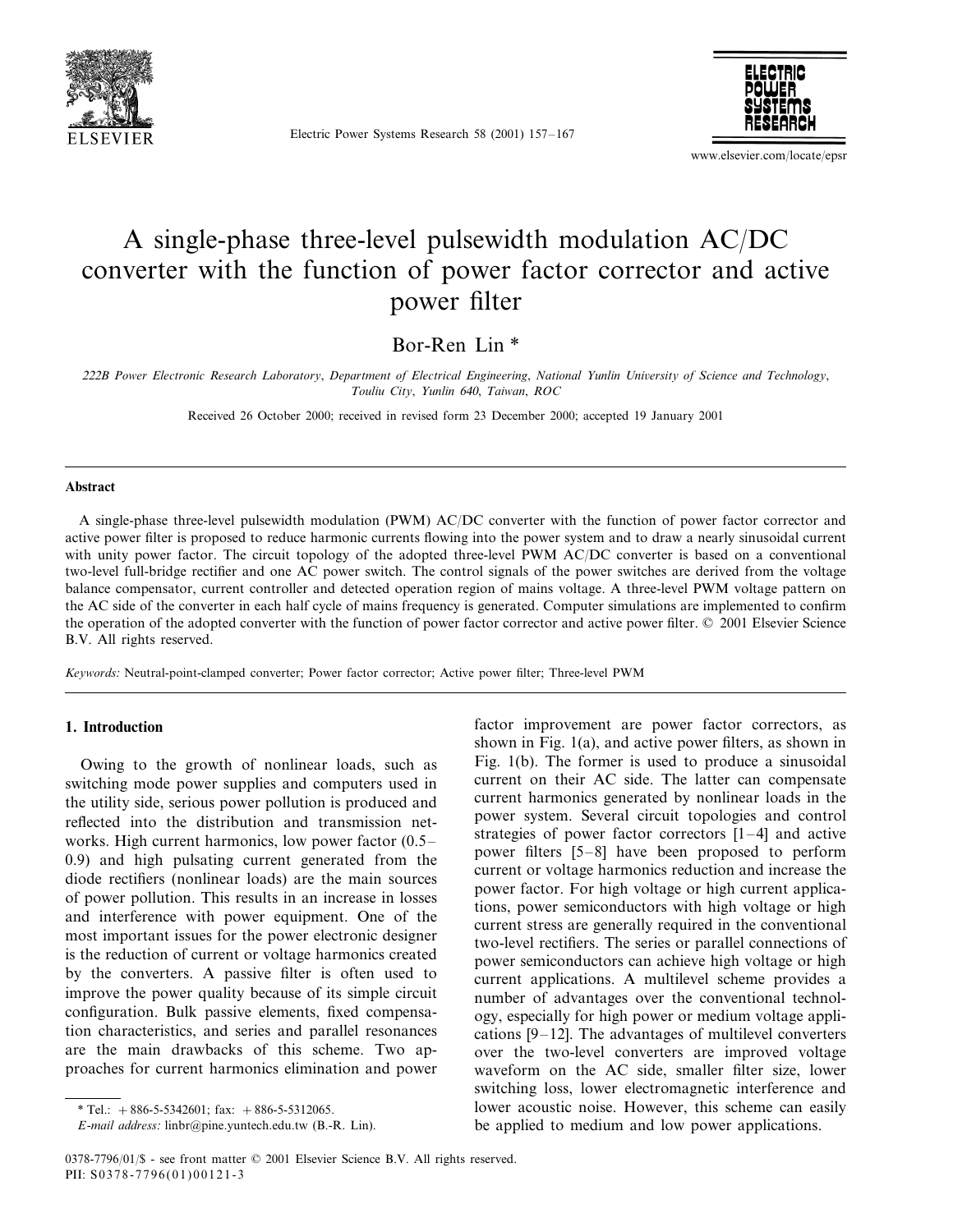The conventional power quality compensation approach is given in Fig. 1(c). The active rectifier of the AC/DC/AC converter is used to regulate the DC bus voltage for motor drive. The nonlinear load produces a pulsating current with large current harmonics. An active power filter is employed to compensate the reactive power and current harmonics drawn from the nonlinear load and the AC/DC/AC converter. This strategy needs an additional inverter and measurement of both the nonlinear load currents and the compensated currents. The cost of implementation of this strategy is very high. To combine the capabilities of active power filter and pulsewidth modulation (PWM) rectifier, a single-phase three-level AC/DC converter, as



Fig. 1. (a) Power factor corrector; (b) shunt active power filter; (c) conventional power quality compensator; (d) adopted power quality compensator.



Fig. 2. Proposed AC/DC converter with the function of power factor corrector and active power filter.

shown in Fig. 1(d), is proposed to work simultaneously as an active power filter to supply compensated currents that are equal to the harmonic currents produced from the nonlinear loads, and a PWM rectifier supplies the DC power to its load and takes a nearly sinusoidal current from the mains. This approach reduces the cost of the filter, since no specially dedicated power devices are needed for the harmonics elimination. The active rectifier adopted consists of one two-level full-bridge rectifier and one AC power switch. To control the AC source current, the hysteresis current control is adopted. A voltage balance compensator is added to the line current command so as to maintain the neutral point voltage in the desired reference voltage. The control scheme employed is based on a look-up table instead of the conventional complex control algorithm. This makes the control circuit simple and inexpensive. First, the detailed circuit configuration, operating principle and control scheme of the AC/DC converter to work as a power factor correction and harmonic currents elimination are described. Finally, the performance of the proposed control scheme is evaluated using software simulations.

### **2. Main circuit configuration**

The main circuit configuration of the active threelevel AC/DC converter with the function of power factor corrector and active filter is shown in Fig. 2. The AC/DC converter supplies DC power to its load on the DC side as an active power factor corrector, and at the same time compensates the harmonic currents generated from the nonlinear load. All nonlinear loads are connected between the supply and the proposed active rectifier. The nonlinear load and rectifier currents are measured to force the supply current to be a sinusoidal wave and in phase with the mains voltage. The active rectifier employed implements three major tasks: (1) power factor correction, (2) DC bus voltage regulation and (3) line harmonic currents elimination. The power circuit of the rectifier adopted is constructed by adding an AC power switch to the conventional full-bridge